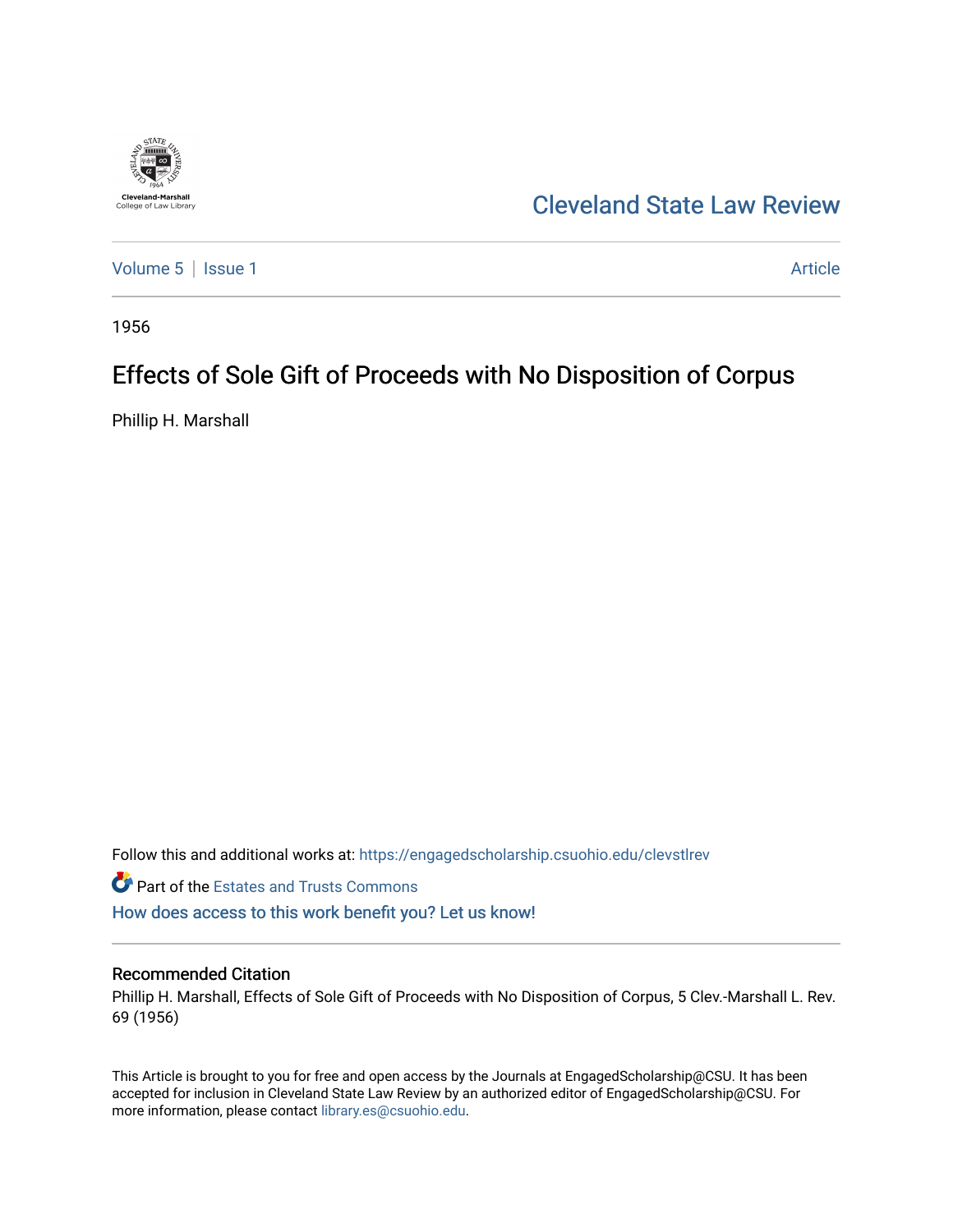### *Effects of Sole Gift of Proceeds With No Disposition of Corpus*

#### *by Phillip H. Marshall\**

**F EVERY TESTATOR** were disposed to cause his manifest testatorial intent to be clearly outlined in his last will and testament, the task of the courts would be to that degree less burdensome. For the courts are called upon to construe and finally decide the rights of conflicting interests which usually arise from a will which does not "legally" import the testator's true intent. Thus, the end result is that it is the court's opinion of what the testator actually intended, which may or may not coincide with the testator's testamentary desire. This situation usually arises where the testator, for one reason or another, deems himself capable of drawing his own will and using the requisite legal language which the courts will recognize and give effect to.

It may be readily observed that the problems created **by** an ambiguous will become proportionately more complex as the value and various types of assets of an estate increase. Included in the aforesaid complexities is the devise of land due to the technicalities which necessarily accompany a valid conveyance of this type of asset. Adding to these pre-existing problems, the testator in certain instances creates new legal questions through his failure to clearly designate the party that is to receive the land and the type of legal estate that the devisee is to hold therein. It is with this last mentioned problem that the balance of this article will concern itself.

What is the effect of an absolute devise of "proceeds" or "income" of the corpus of an estate where, under a general devise, words clearly importing the creation of a fee simple estate as to the corpus are lacking and there is no express or implied power of sale? More particularly we shall consider the above in the following circumstances:

**(1)** When in the will there is contained an absolute gift of "proceeds" of the corpus;

(2) A gift of "proceeds" of the corpus followed **by** limitation upon the corpus; and

**<sup>\*</sup>** Mr. Marshall is a third-year student at Cleveland-Marshall Law School. **He** is a properties accountant at the Diamond Alkali Co. A previous article **by** Mr. Marshall dealing with real property was published in 4 Cleveland-Marshall Law Review **56.**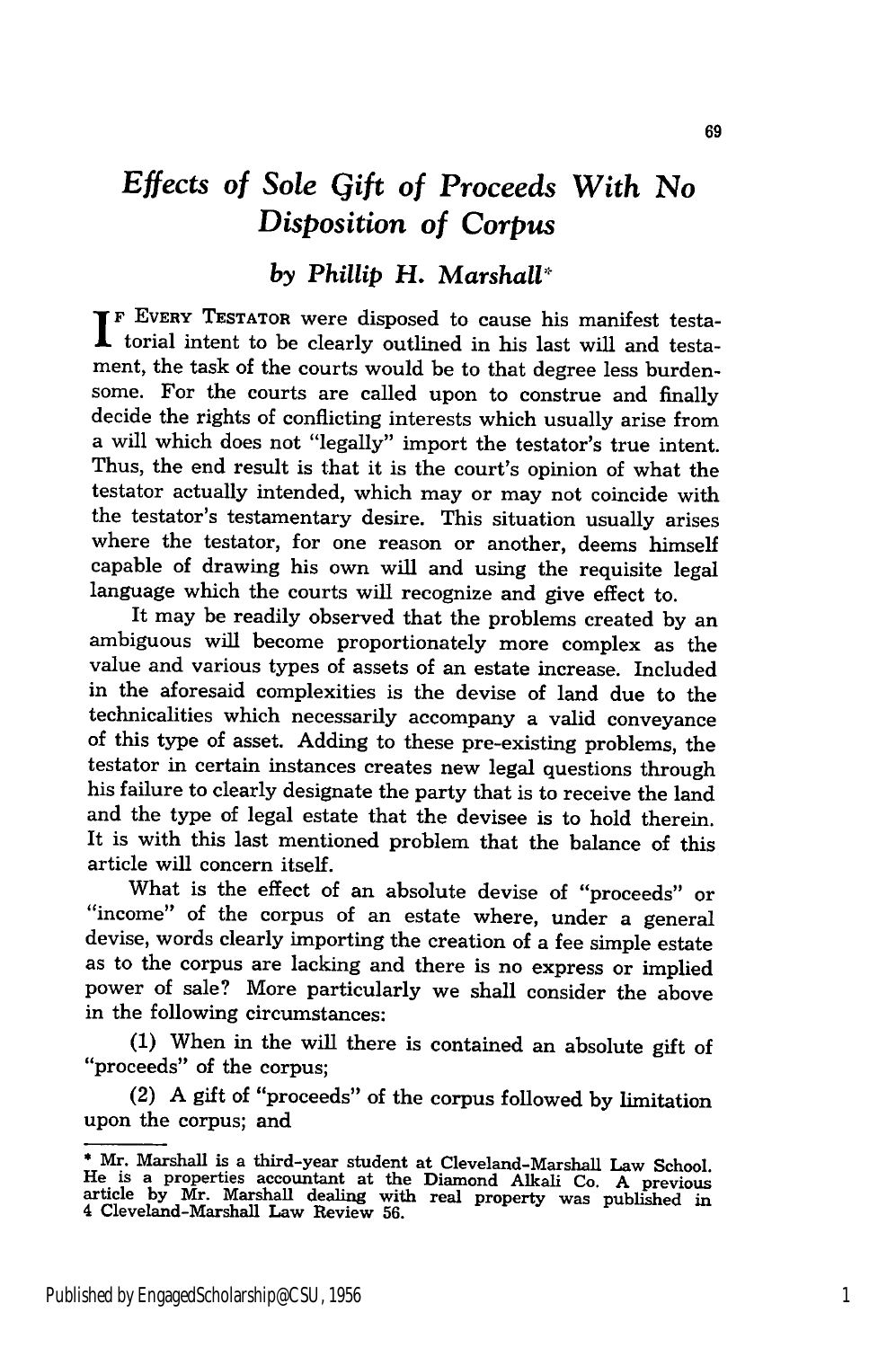(3) Where under a bequest of "proceeds" along with creation of a testamentary trust and limitations over upon corpus of the estate.

At this point it might be well to state that the words; proceeds, income, rents, profits are used interchangeably, throughout this article primarily because the courts have not placed any particular significance on any one term but have used them as a class to convey the idea that there is a recurrent benefit proceeding from the ownership of property' (or a corpus).

#### *(1) Bare Gift of Proceeds.*

In connection with the first class mentioned above, we might consider the question involved in *Armina* D. *Isherwood v. Libbie M. Isherwood, 16 Ohio Circuit Court Reports 279,<sup>2</sup> in which the* first paragraph of the syllabus reads as follows:

"Devise of the proceeds of all testator's real estate, equivalent to devise of the real estate itself . . ."

The plaintiff, Armina D. Isherwood, filed her petition to quiet title on the 7th of June, 1894, stating that she was the owner in fee simple and possession of certain real estate described in the petition and that the defendant claimed the said real estate adverse to her rights. The controversy appears to have arisen from the provision in the will of the plaintiff's husband of which the significant sections read as follows:

"2. I hereby give and bequeath to my (adopted) daughter Libbie Maria Isherwood the sum of ten thousand dollars to be paid by my executors out of my estate in installments as my executors may think best or situation of circumstances may require.

3. I hereby give and devise to my dear wife Armina D. Isherwood in lieu of dower in my real estate and in full of all rights of any kind in my personal and real estate, all of my personal estate of any kind remaining after payment of my just debts and funeral expenses and the bequest of ten thousand dollars to my daughter Libbie Maria Isherwood, and also the *proceeds* of my real estate."

Prior to this action the executor appointed under the foregoing will brought an action to construe the will, which action could have only been maintained if a trust was created by the terms thereof. It was held that no trust was established for the

**<sup>1</sup>** Webster's New Collegiate Dictionary, **p.** 790.

**<sup>2</sup>**Decision affirmed without opinion in 57 Ohio St. **660, 50 N. E. 1130.**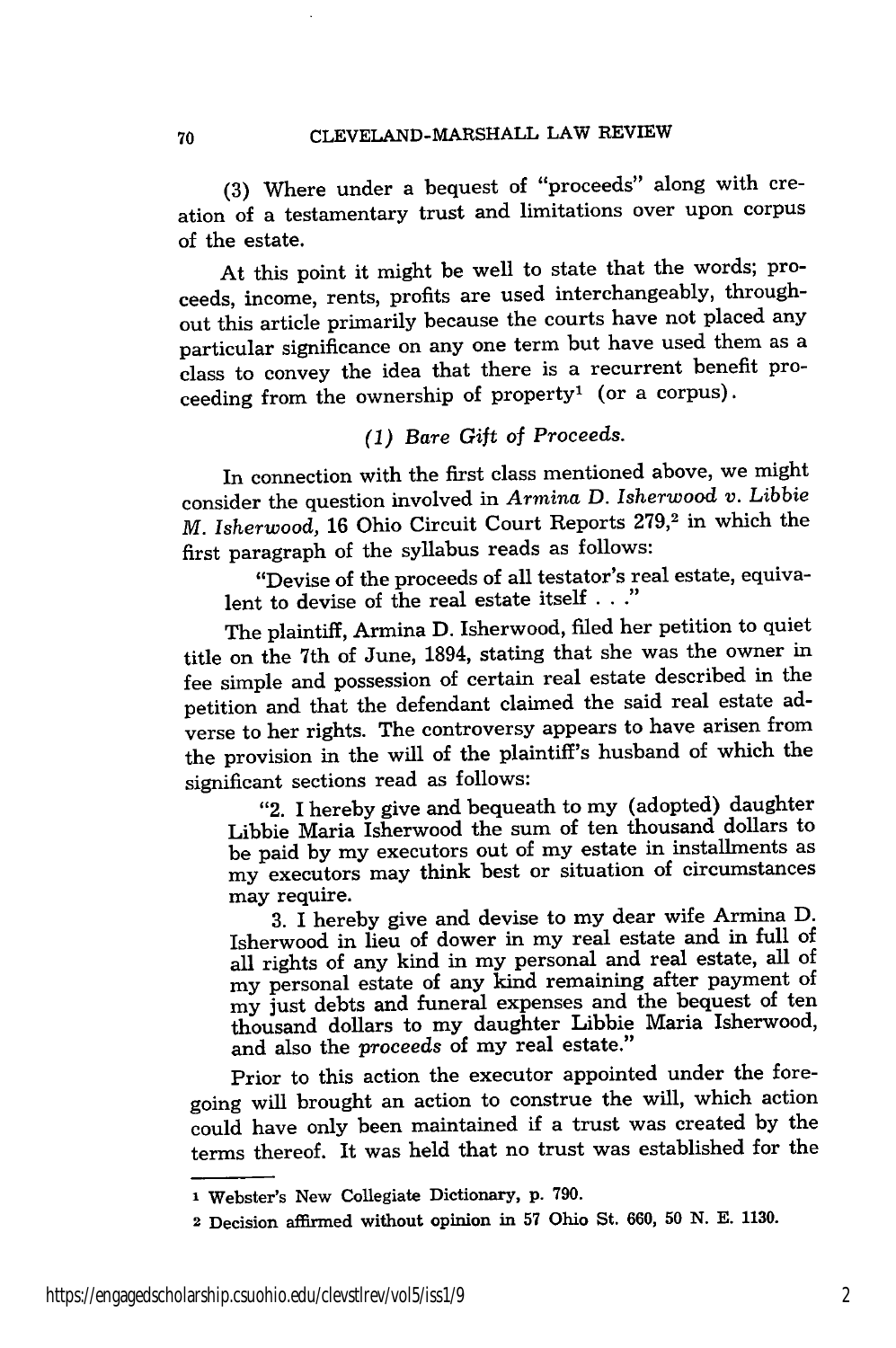lack of directions in relation to the land, the will containing no residuary clause or any other disposition of the real estate.

The court cites here *Collier v. Grimesey,* 36 Ohio St., 17 as determining the issues presented for opinion and at page 21 states:

"We do not question (says Judge White, *J.,* in delivering the opinion) that a devise of 'rents and profits' or of 'profits or benefits' of lands, without qualification or limitation will impliedly carry the fee. But in order to determine whether there is such qualification or limitation, we must look into the whole will, with the view of ascertaining the sense in which the terms were used by the testator; and when such sense is ascertained, to give it the effect intended. Such terms cannot be held to carry the fee when it appears from other parts of the will that the fee is otherwise disposed of."

The court further states that the primary issue to be resolved is the actual intention of the testator when he used the terms, "proceeds of my real estate." Everything that the testator possessed at his death both real and personal was disposed of according to the terms of the will. The language used in the disposition to the wife in Item 3 of the will according to the opinion of the court was tantamount to a devise of the corpus of the real estate when considered in the light of the decision in *Collier v. Grimesey, supra.*

The court also cites *Davis v. Williams,* 8[5] Tenn. 6463 where the court declared:

"A devise of rents, and profits, or income of land operates as a devise of the land itself; and if limited to the deviser's life, vests in him a life estate into land, but if unlimited, it vests in him an absolute fee simple title to the land, without the use of the term 'heirs' or other words of inheritance . . **."**

Thus it was held that a gift of proceeds alone was sufficient to pass the fee in the corpus in the absence of a subsequent definite limitation over.

*(2) Gift of Proceeds With a Prohibition Against Alienation.*

In relation to the second category, gift of "proceeds" of the corpus followed by a limitation thereon, was construed sufficient to pass the fee thereto, notwithstanding a subsequent clause prohibiting alienation. We might now consider issues involved in *Minor v. Shippley, et al.,* 21 Ohio App. 236 in which a quiet

**<sup>3</sup>** Reported in 4 **S.** W. **8.**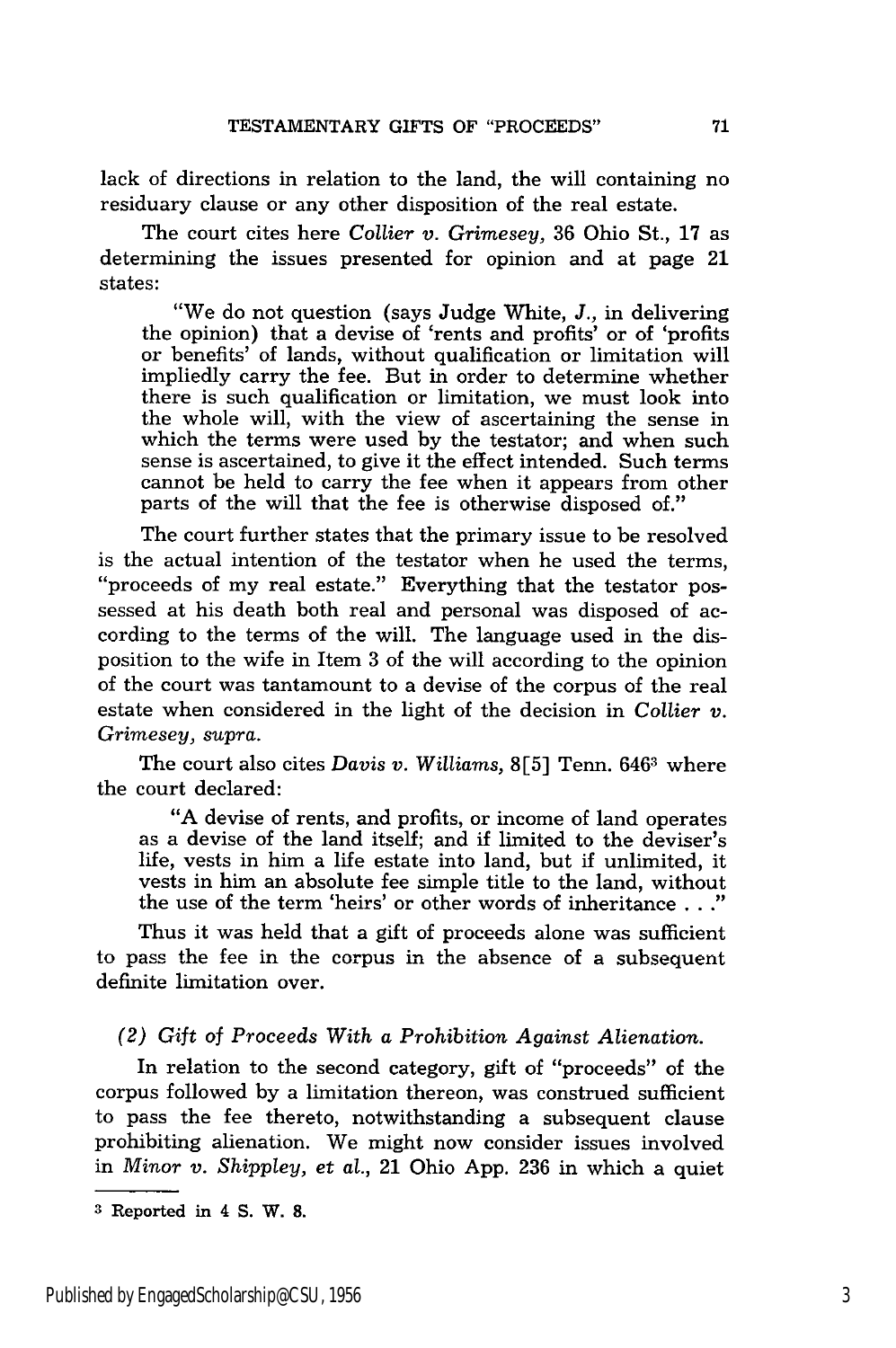title action came to the appellate court from the Court of Common Pleas of Licking County. From the agreed statement of facts John Eugart died testate in 1853 leaving Anna and Maria Eugart, wife and daughter respectively, as survivors. Portions of his controversial will read as follows:

"Item 2. I give to my wife, Anna, all the proceeds of my farm on which I now reside in Licking County, Ohio, until my daughter shall arrive at the age of eighteen years.

Item 3. When my said daughter shall arrive at the age of eighteen years then she shall have Y4th the proceeds of the farm, my wife 1/4th so long as she remains my wife, and the remainder shall go to the Preachers' Aid Society of the Methodist Protestant Church and the Muskingum Annual Conference.

Item 4. At the death of my said daughter, I give the whole of said *proceeds* of said farm to the Preachers' Aid Society, *but said Society are* not to *sell the farm."*

After Maria came into possession of the farm subsequent to the death of her mother, the Preachers' Aid Society in 1893 started court proceedings to have a receiver take charge of the farm, put it in repair, and divide the proceeds thereof between said Aid Society and the daughter. Judgment was rendered for the defendant and the Aid Society was ordered to convey their interest on the farm by quit claim deed to the defendant.

The issue as stated was that if the plaintiff acquired title by purchase, then she was entitled to have her title quietedif by devise or descent the plaintiff had only a life estate therein. More particularly the decision was dependent upon the determination of the question as to whether the Aid Society, when devised the "proceeds" of the farm at the death of Maria Minor, thereby acquired a remainder in fee and when subsequently ordered to convey their interest to the plaintiff herein she acquired that interest by purchase and held a fee simple estate in the entire farm.

The court held that based upon the devise of "proceeds" the Aid Society acquired a remainder in fee, when ordered to convey their interest to Maria Minor she acquired her title by purchase and was permitted to have her title quieted.

The contention of the defendant that the words, "I give the whole of said proceeds of said farm," are not sufficient to vest absolute title to same is untenable, notwithstanding the subsequent limitation upon the devise "but said Society are not to sell the farm." For the court states that "the rule in Ohio is to the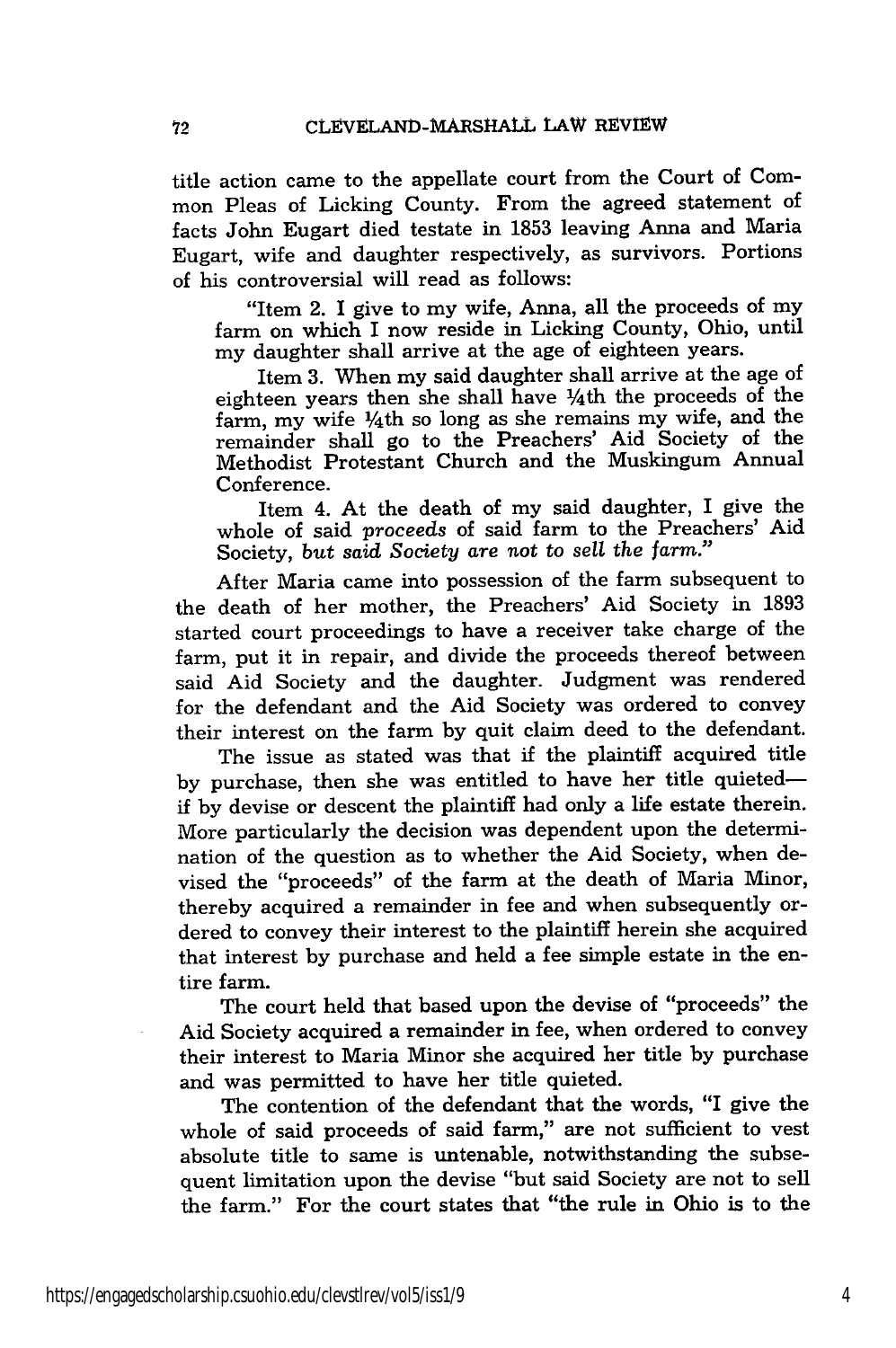contrary viz., that such words are sufficient to transfer the fee. The general and fixed rule of construction is: that a gift of income of real estate is a gift of the real estate itself, and a gift of the perpetual or unrestrained income is a gift of the fee."

Based upon the above rule the court held that once a fee was created in the first taker, and a subsequent clause attempting to limit that fee was repugnant to the prior grant and therefore must be eliminated as an indicator of intent when the court construed the will.

This court also cites *Collier v. Grimesey, supra,* in support of their decision that "the gift of proceeds, without an effective qualification is sufficient to pass a fee simple absolute estate to the corpus."

#### *(3) Gift of Proceeds Along* With the *Creation of a Testamentary Trust Gift Over of the Corpus.*

Finally, in category No. 3 we find a case which contains a gift of income to the first taker along with a creation of a testamentary trust and a gift over of the corpus. The court here found that the first devise of income gave absolute title to the *income* only. The gift over was in this case held valid, because the phrases throughout the will would not lend themselves to any other construction but the establishment of life estate in the first takers.

In *Smith v. Robbins, et al.,* 72 Ohio St. 1, the two surviving daughters of the testator, now 59 and 70 years of age respectively, were beneficiaries of a trust created by the will in question which held shares of stock in a chemical company and several parcels of real estate. The annual income from the stock alone was \$13,453.00 to each beneficiary. The beneficiaries as plaintiffs sought to have it decreed that they each owned in fee simple absolute, a one-third interest in the corpus of the estate (both stock and the real property). Also to have it adjudged that the purpose of the trust being subserved that it was terminated (the testamentary trust having been operative for a long period), and possession of the respective shares of the corpus be delivered immediately.

With the limited factual situation sketched in we might set out of the controversial portions of the will in question, which are are follows:

"FIRST: I give devise and bequeath to my dear wife, Julia Anna Harwood, the third part of my estate of every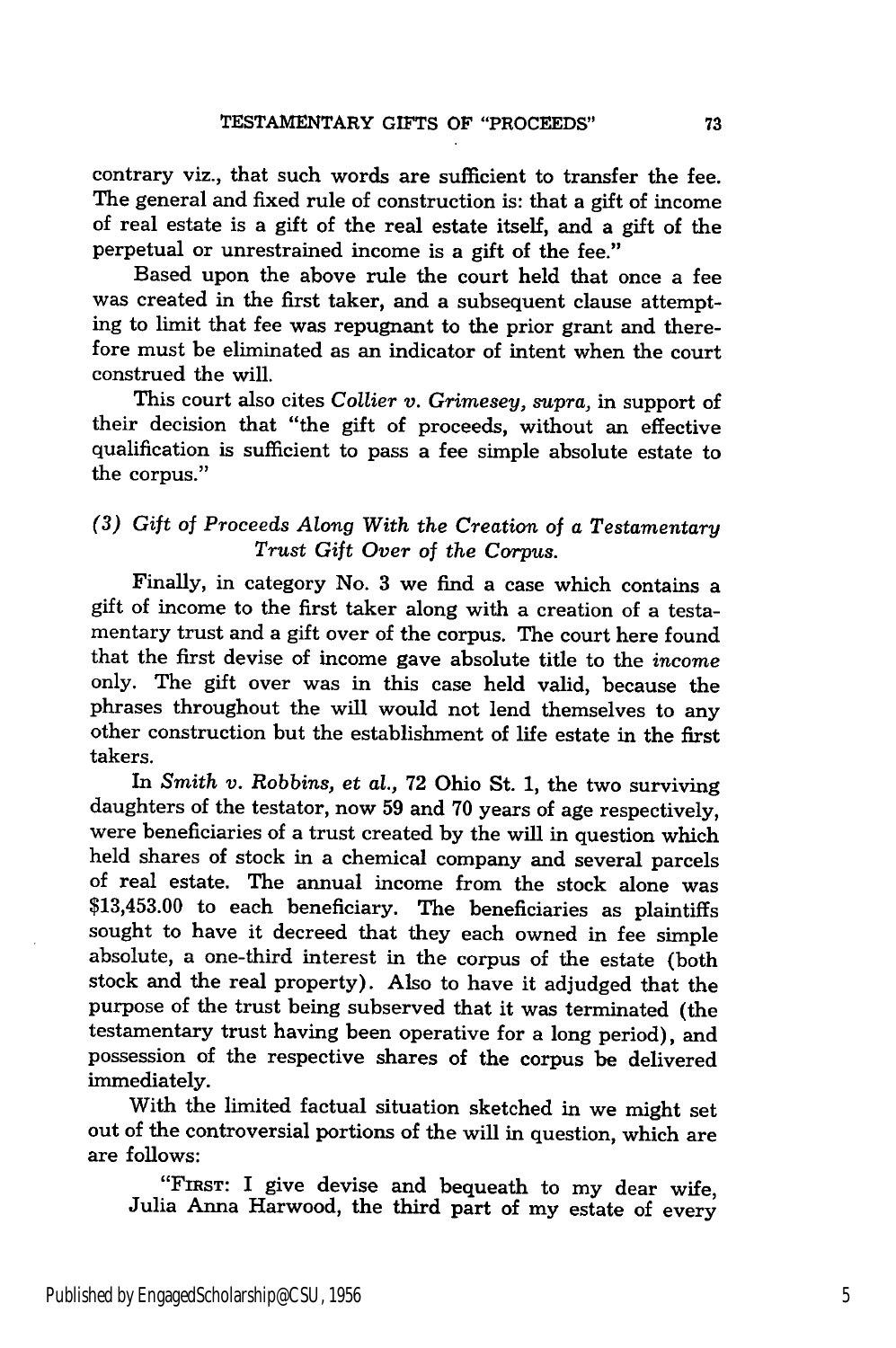kind, whether consisting of real estate, money, debts, merchandise, furniture, or whatever description and character said property may be.

**SECOND:** The remaining two-thirds of my estate shall be equally apportioned amongst my children, but shall not be paid over to them but shall be invested in their behalf, and the *annual income* arising to each child shall be subject to her control, whether married or unmarried in no instance shall the husband of any such child have any power or control over the principal or interest of said share; nevertheless, each of my children shall have full power and authority to will and devise her portion of said inheritance in such manner as she sees fit.

THIRD: In case either dying without leaving a will her portion is to be equally divided between her children who may survive her or if she have no children surviving her said portion shall be paid to my children who may survive her share and share alike."

The major question to be resolved is was it the true intent of the testator to create a fee simple estate in the corpus of the estate in the daughters? The answer to this question necessarily depends upon the construction the court desired to give to the words which made up the will. Such phrases in the second item of the will as:

(1) "to be apportioned amongst my children,"

(2) "annual income arising to each shall be subject to her control,"

(3) "each of my children shall have the full power to devise her portion of said inheritance," and

(4) the phrase which prohibited the husband from sharing in the corpus or proceeds of the estate. The above phrases might tend to, when considered apart from the will in its entirety, create a question as to whether the testator contemplated an immediate vesting of the fee in his children or not.

In answer to the questions created by the will as to the type estate the first takers were possessed of, the court held that under the will the children took an absolute title to the *income* but only an estate for life in the corpus of the estate, with the power in each to finally dispose by will of her portion devised for her benefit and with a remainder in the children surviving such child and failing these in the surviving child of the testator in case the corpus should not have been disposed of by will. That, also, the mere grant of control of the annual income to the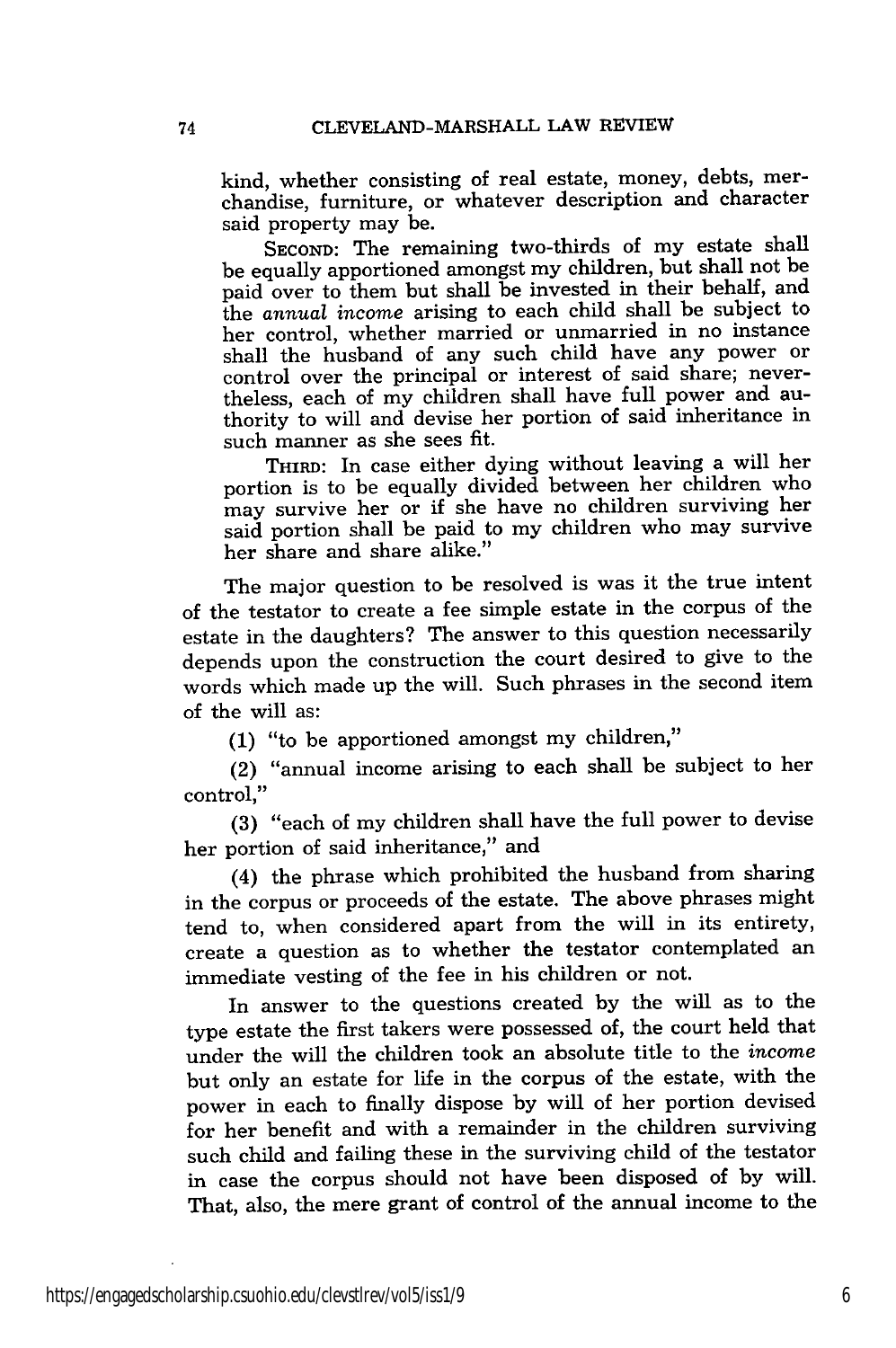testator's children did not give the devisees under the will an absolute fee in the corpus of the estate but only a life interest therein.

The court appears to have taken the position that had the testator desired an immediate vesting of the corpus he would have intimated this desire in more emphatic terms than merely stating "her portion of the inheritance" or in granting to the beneficiaries income of investment "subject to her control." In fact the testator made an executory devise of the corpus separate and apart from the income which would further support the view that no immediate vesting of a fee was contemplated **by** the testator.

In the courts' discussion of the will they state that there was no operative sentence giving or indicating a purpose to give an absolute estate as to the principal. The phrase "her portion of the inheritance" indicates an absolute fee but the court states that that portion was only a life estate when effect was given to the will as a whole. Also, that the expressed purpose of the will was to make such provision for these daughters as would insure as far as humanly possible a permanent income during their lives "freed from the risks and vicissitudes incident to the management of valuable property by ladies who, it is reasonable to assume, were unaccustomed to such responsibility. . . **."** That it was the "income" alone that was the subject of the devise to the plaintiff as distinguished from the disposition of the corpus which the testator made an additional provision.

Finally, *Baxter v. Boyer,* 19 Ohio St. 490, and *Johnson v. Johnson,* 51 Ohio St. 446 were cited by the court to support their application of the rule that where real property is devised or bequeathed by words *prima facie* (giving control of the income in the present case) importing an absolute estate and by subsequent clause in remainder to another, the first taker takes only a life estate and limitation over is valid.

The general rule of construction as stated in *Baxter v. Boyer, supra,* is

"that conflicting provisions of a will should be reconciled so as to conform to the manifest general intent and it is only in cases where such provisions are wholly and absolutely repugnant that either should be rejected . . . giving effect to this principle the general intent and paramount purpose of the will can be easily carried out."

However, the courts are limited to the extent that they can not "give a construction to the words which would not import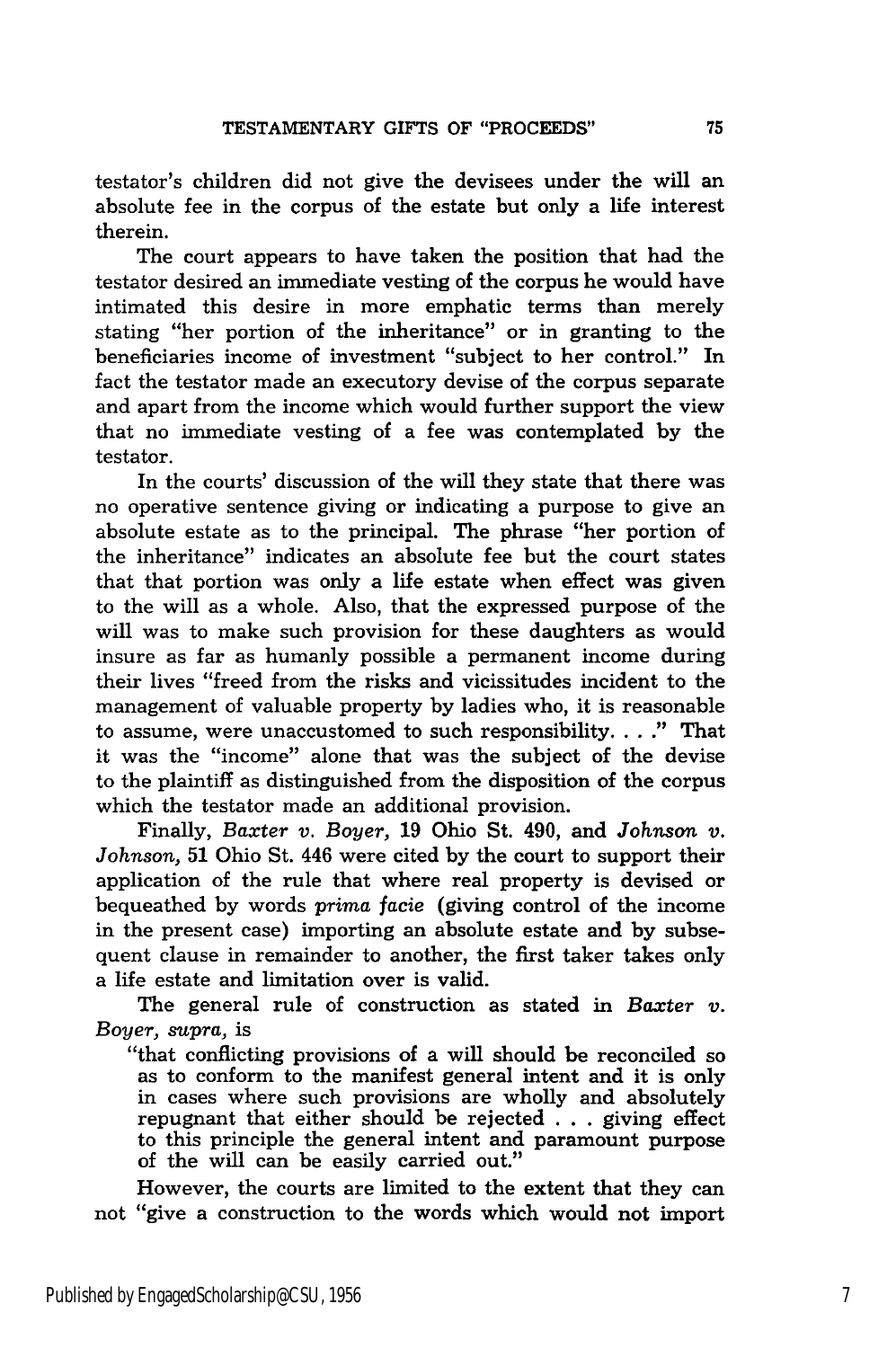their proper meaning." 4 With the use of these general rules of construction the courts are usually enabled to determine the testator's actual intent when they are reviewing an ambiguous will of the nature outlined above. Thus a fee simple absolute estate can be created even though the requisite legal terminology has not been employed by the testator. Through a series of decisions which have given effect to the manifest intent although not clearly defined by the testator, the common law in Ohio appears to be that an absolute gift of income of a corpus is realty, the absence of anything to indicate a contrary intention, passes the realty.<sup>5</sup> What is the basis for this rule?

One line of reasoning could be that when the testator has given the first taker the equitable title or beneficial use of the corpus without an effective limitation thereon he has given the donee in reality an equitable fee. There being no reason to withhold legal title from the holder of the entire equitable title, legal title should be merged into the equitable title and the first taker be construed to hold a fee simple absolute under the will.<sup>6</sup>

Has the testator given the entire equitable title to the corpus when he makes a gift of proceeds, income or the like? This question necessarily depends upon the intent of the testator as manifested in his testamentary disposition. For if any effective limitation has been placed thereon an equitable life estate may have been intended by the testator.

In addition to the foregoing, the basis may also center upon the general principle that the courts endeavor to ascertain and enforce the intention of the testator, whether expressed in technical language or not. This is found in the rule that any words, no matter how informal, which clearly show the testator's intention to dispose of the entire estate, will pass such estate, even though the description of the property may be very informal and lacking in *technical* accuracy. This result is also reached on the theory that a partial intestacy is to be avoided where the construction warrants it. The latter principle must always be balanced against the tendency to hold that an heir can only be disinherited by express words.<sup>7</sup>

<sup>4 19</sup> Ohio St. 490, 37 Ohio Op. 312 (1869).

<sup>5 3</sup> Page on Wills (2nd ed. 1926), Sec. 961, p. 40, W. H. Anderson Co., Cinn., Ohio.

<sup>6 &</sup>quot;Select Cases & Other Authorities on the Law of Trusts," p. 743, Scott (4th ed. 1951), Langdell Hall, Cambridge, Mass.

<sup>7 3</sup> Page on Wills (2nd ed. 1926), Sec. 942, pp. 3, 4, W. H. Anderson Co., Cinn., Ohio.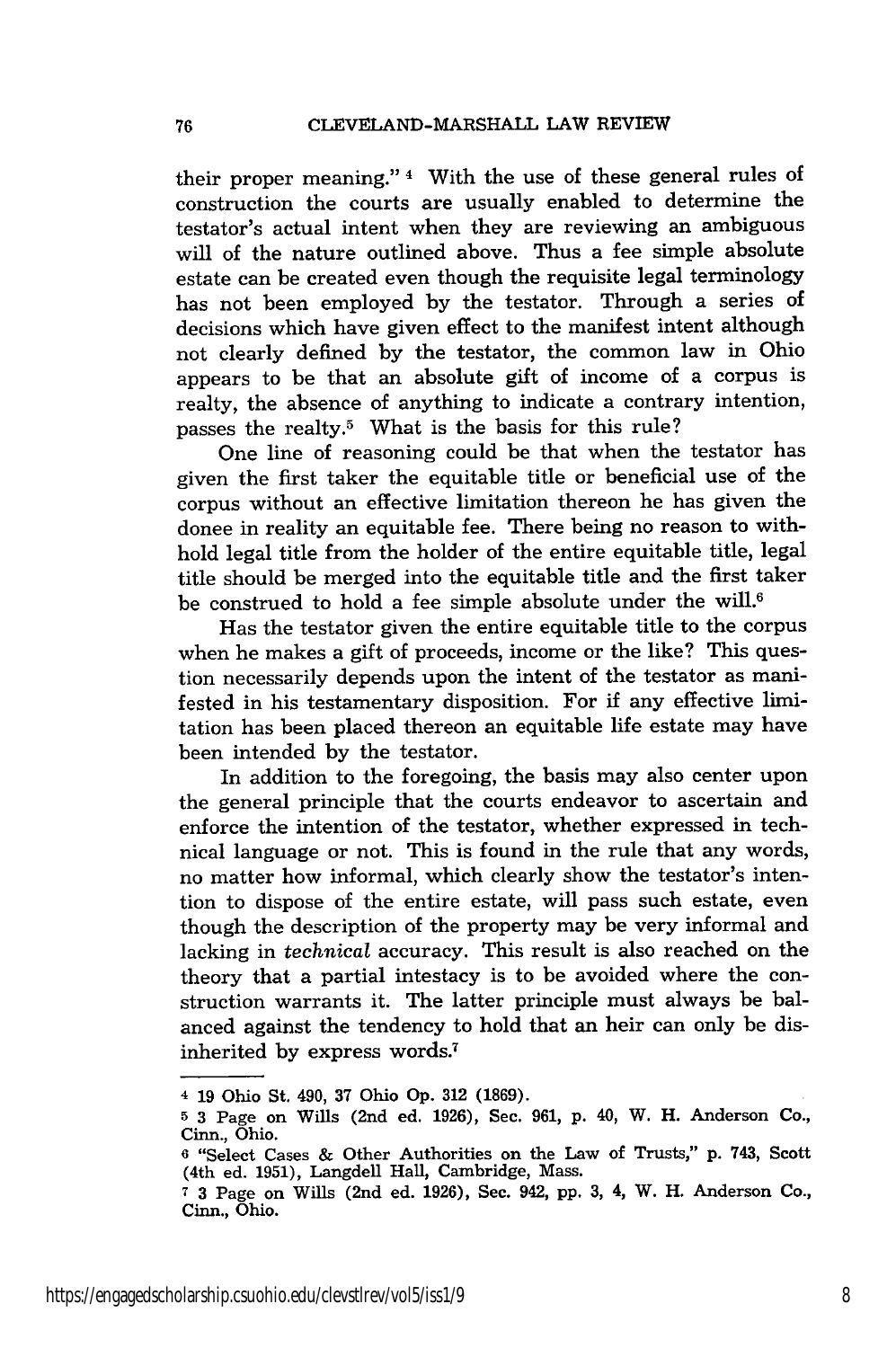However, the major question for determination is, whether an effective qualification or limitation has been placed upon the gift of proceeds to such an extent so as to intimate to the court that the first taker was not intended to have complete dominion and control over both the proceeds and the corpus. What then may be considered to be an effective limitation?

The court may take into consideration the fact that a testator appointed a trustee which would indicate that he did not intend to pass the complete ownership in the property by a gift of the income.<sup>8</sup> Also when a gift of income is followed by a gift over of the corpus such gifts'show that the gift of income was not to vest a fee in the property.9 Thus when the gift of income fails to pass a fee to the land, a lesser estate (usually a life estate) may be construed, or the corpus may immediately revert to the estate of the testator to be distributed according to the statutes governing intestate succession. The above limitations were plainly existent in the will under consideration in *Smith v.* Rob*bins* which, in light of the foregoing, was decided correctly. However, by way of comparison, was prohibition against alienation contained in the controversial will of John Eugart in *Minor v. Shippley* a valid limitation as would indicate that a fee was not intended? Here I believe the question becomes narrowed.

It appears that the court might have over-emphasized the effect of a gift of income. Further, it appears that the construction given to the will is questionable, if based solely upon *intent* rather than upon a rule adopted by the court to meet the exigencies created by the testator's use of words that had "no legal significance." For the testator could have contemplated a reversion or other effective limitation in the event that the Society did sell the farm when he included his restrictive clause.10 In brief, the general rule that a gift or bequest of proceeds is sufficient to pass a fee in the absence of an effective **limitation** thereon, has become a judicial principle of law in the interpretation of wills. However, "words are to have that force which authority gives them, unless the contrary is clear." This rule of

**<sup>8</sup>** 3 Page on Wills (2nd ed. 1926), Sec. 961, pp. 41, 42, W. H. Anderson Co., Cinn., Ohio.

**<sup>9</sup>** Ibid.

**<sup>10</sup>** 19 Ohio St. 490 (1869). At page 495, *"\** \* \* it must first be well ascertained that the will in question when construed fairly, and in light of *all* its provisions and surroundings gives an estate in fee." Also, "If he (testator) supposed he had already made her the absolute owner, why make any provision as to manner of using or possessing it?"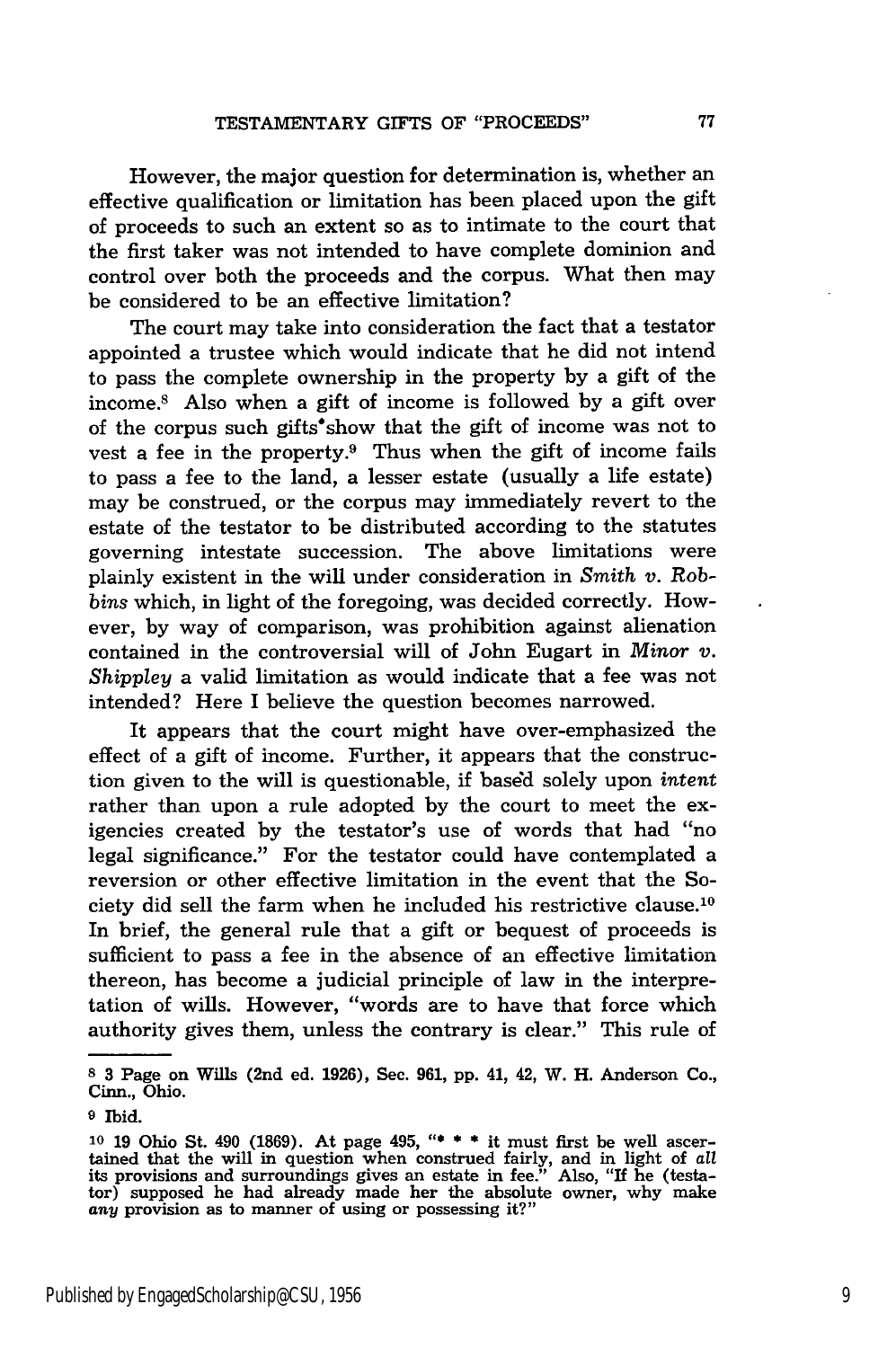construction is further supported **by** Section 2107.51 of the Ohio Revised Code which reads:

When whole estate to pass.

Every devise of lands, tenements, or hereditaments in a will shall convey all the estate of the devisor therein, unless it clearly appears **by** the will that the devisor intended to convey a less estate.

In *Isherwood v. Isherwood* the bare gift of "proceeds" was held sufficient to pass the fee, there not being an attempt to place a limitation upon the donee's gift of income.

It therefore appears to be a matter *bf* weighting the controversial phrases of the will-one against the other and in their relation to the intent of the entire will when the court seeks to ascertain the manifest intention of the testator. It follows that it would be impractical to state any exact rule as to nature of an estate created whenever a particular word or phrase such as "proceeds" is used by the testator. Although these same words and phrases may re-appear frequently in numerous wills, the general surrounding intent will vary with each controversial instrument, for the term as used must be modified by the surrounding intent.<sup>11</sup> Therefore, when the three cases previously set forth are considered in connection with the general rules of construction as to proceeds, the decisions appear with possibly the exception of *Minor v. Shippley,* to have been logically derived.

**<sup>11 37</sup>** Ohio **Op. 312.** At page 314, "It is not generally profitable to place too much reliance on previously decided cases (regarding wills), because scarcely any two instruments present language precisely alike **.... "**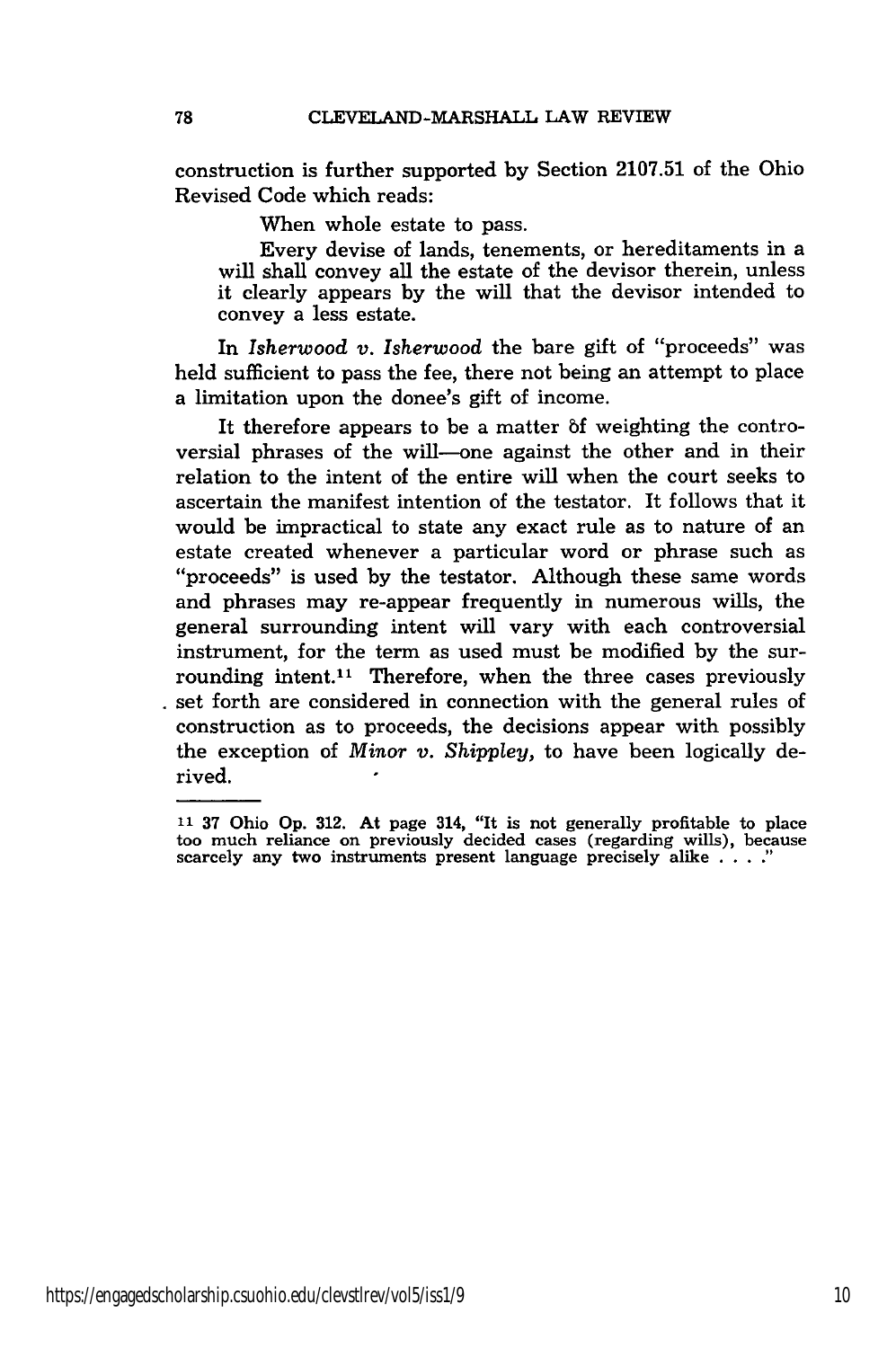# INTENTIONAL BLANK

Published by EngagedScholarship@CSU, 1956 11 11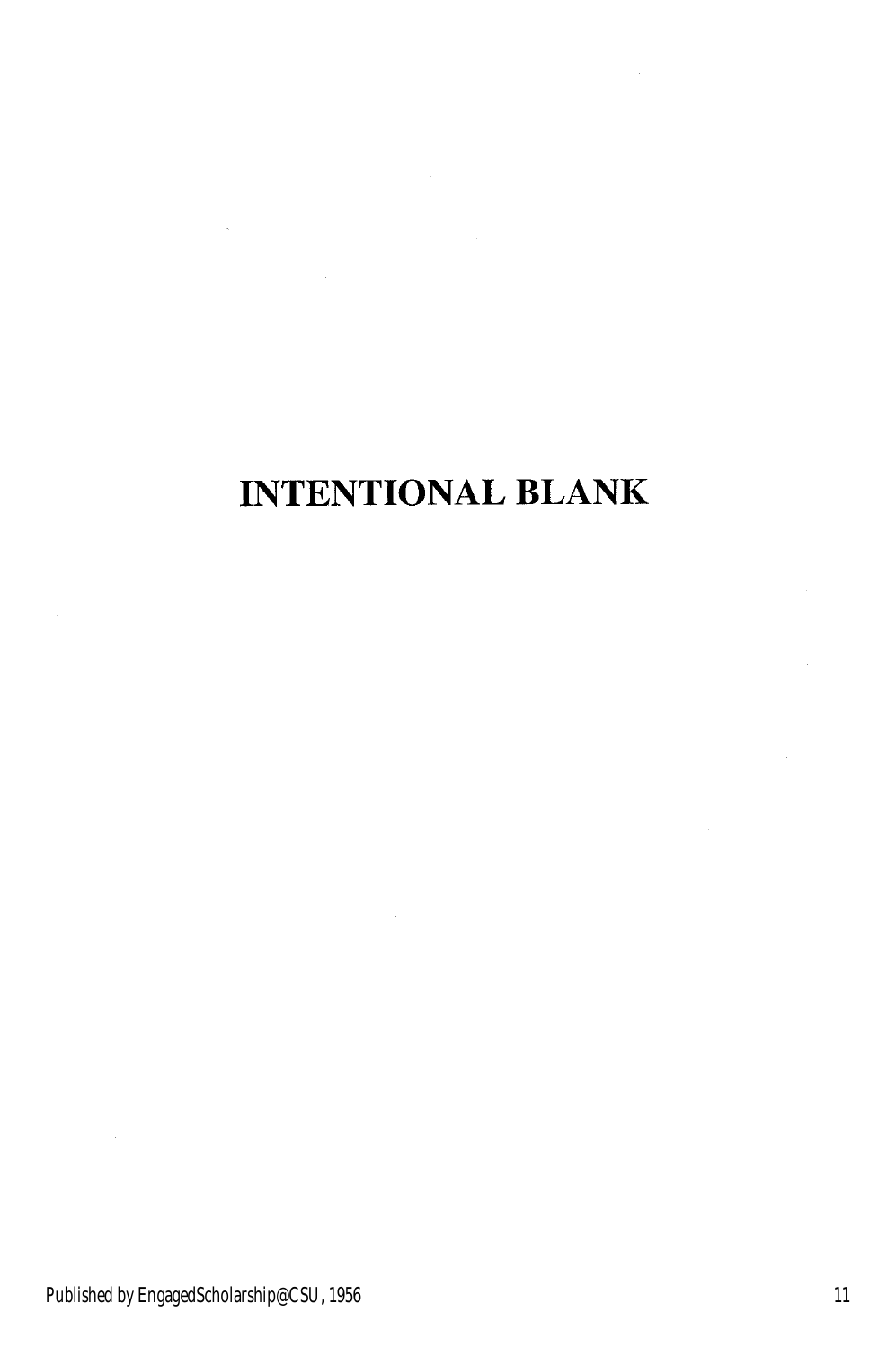# INTENTIONAL BLANK

https://engagedscholarship.csuohio.edu/clevstlrev/vol5/iss1/9 12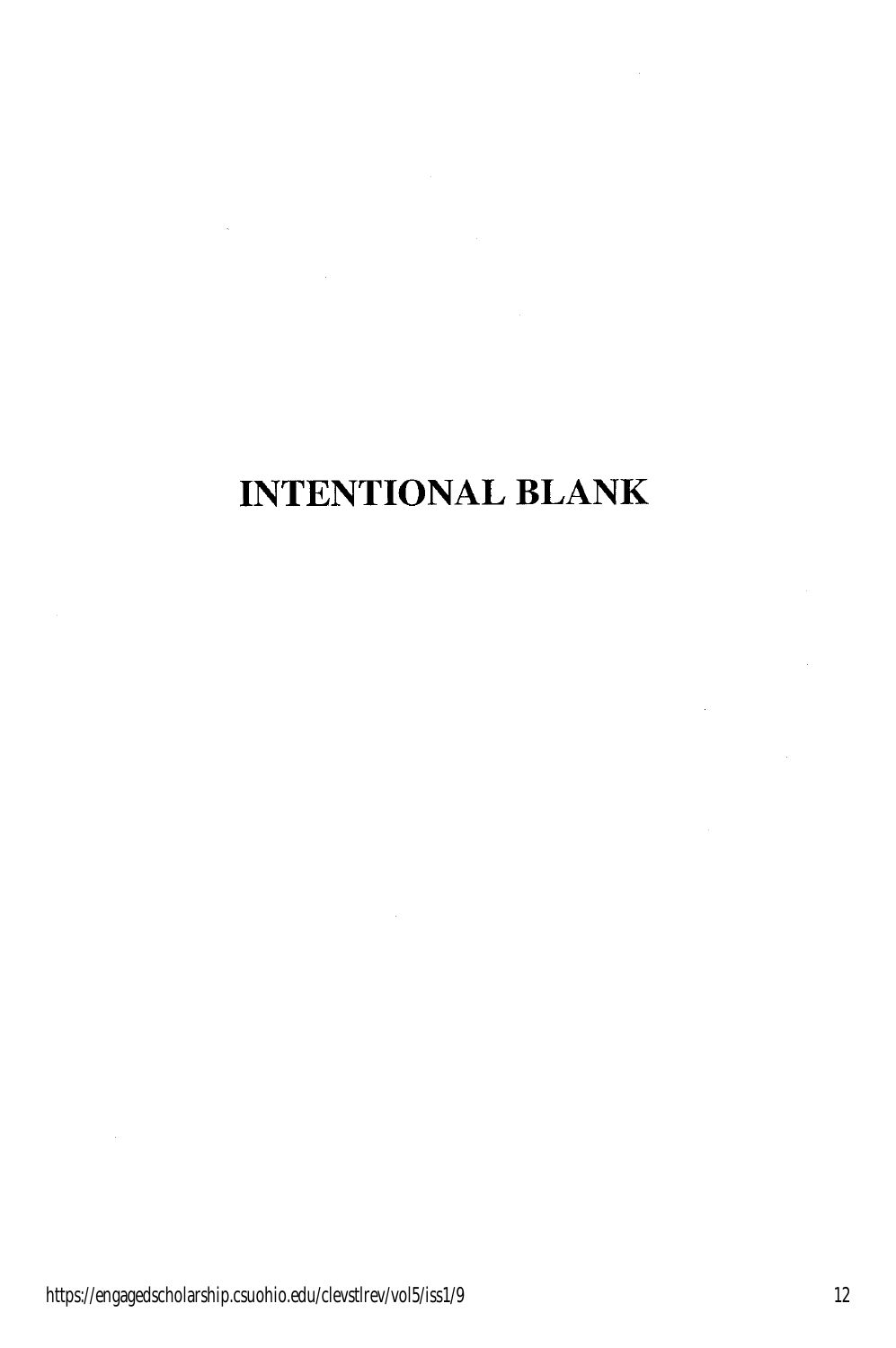### **CLEVELAND.-MARSHALL** LAW REVIEW

Volume **5,** No. 2 Fall, **1956**

**CovER NoTE:**

*The symbol used* on *the cover is called Chakra Vartta and is the ancient symbol for the Buddhist Wheel of Law.*